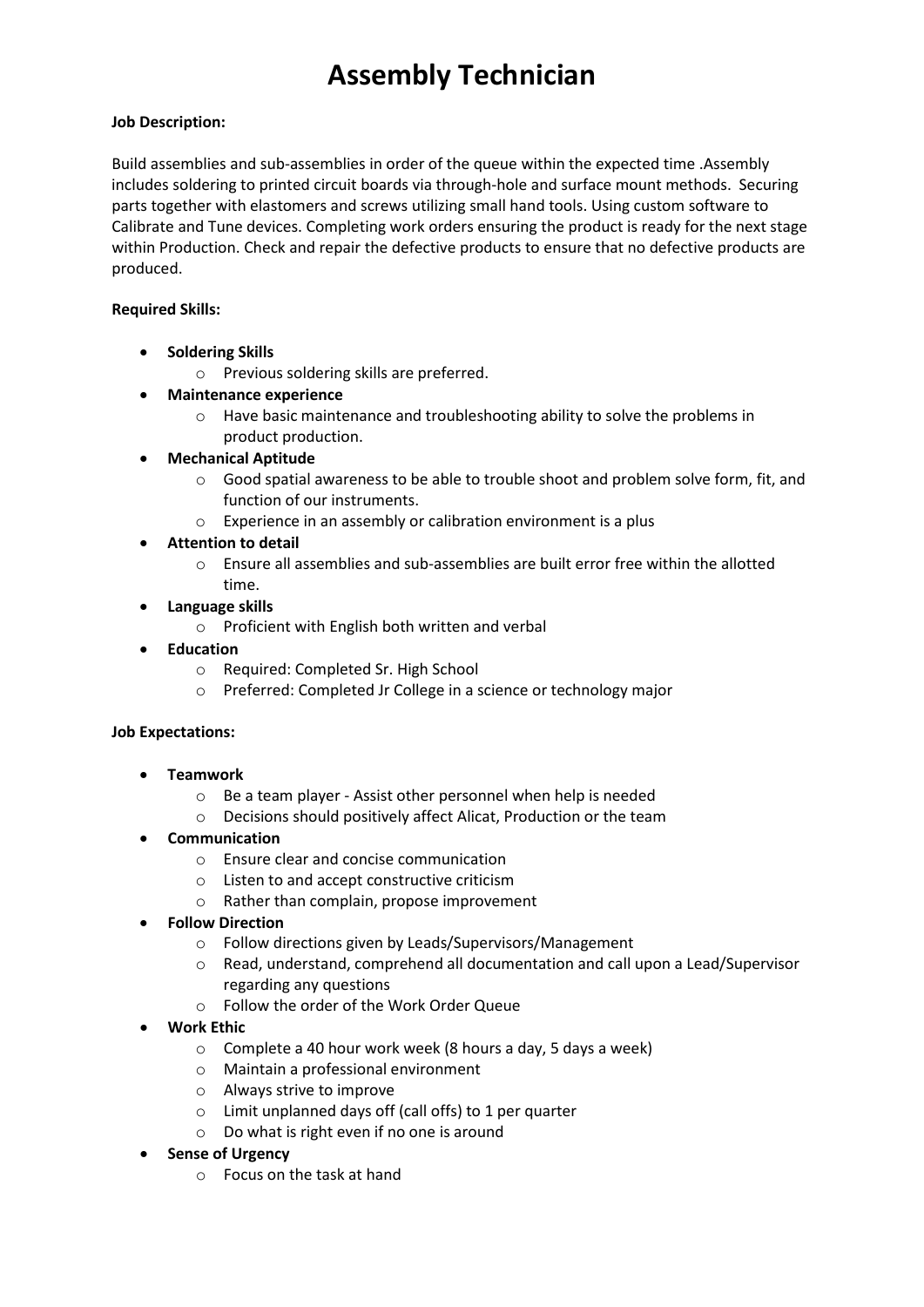### **Assembly Technician**

- o Do not wait for something to do, find a task or ask supervision for a task to complete
- o Minimal down time between units

#### 职位描述

 在预期的时间内按次序进行组装和调试工作。组装工作包括 1 在印刷电路板 PCB 通孔和 表面进行焊接操作 2 使用螺丝以及小型工具等连接产品的各部分组件 。调试工作包括 使用公 司定制软件完成对设备的校正和调制。 按时完成所分配的订单,确保产品顺利进入下一阶段 的生产。对不良品的检查与维修,确保不生产缺陷品。

### 技能要求

- 焊接经验
	- o 先前有 PCB 板卡的焊接经验者优先
- 维修经验
	- o 有基础的维修排故能力,解决产品生产中的故障。
- 机械结构基础
	- o 具备良好的空间感知能力,当设备在形状,适合度和功能等出现问题时候能 做简单的故障排除
	- o 有装配或校准经验者优先
- 注重细节
	- o 在规定时间内确保所有的组装和组装过程没有误差
- 语言能力
	- o 具备流利的英语书写和口语能力
- 学历要求
	- o 高中以及中专学历
	- o 大学专科及高职学历优先

### 工作期望

- 团队合作
	- o 成为团队的一员 帮助其他有需要的同事
	- o 对 Alicat 生产或其他团队能产生积极影响
- 顺畅沟通
	- o 清晰简洁的交流
	- o 聆听接受善意的批评
	- o 提出改进方法 而不是抱怨
- 服从指令
	- o 听从各级领导的指令
	- o 阅读 理解各文档 遇到问题时能向领导提出
	- o 按流程有序工作
- 工作规范
	- o 完成一周 40 小时工作(一天 8 小时,一周五天)
	- o 保持专业的环境
	- o 精益求精
	- o 一季度最多一次计划外休假
	- o 领导在与不在一个样
- 紧迫感
	- o 着重处理下达目标